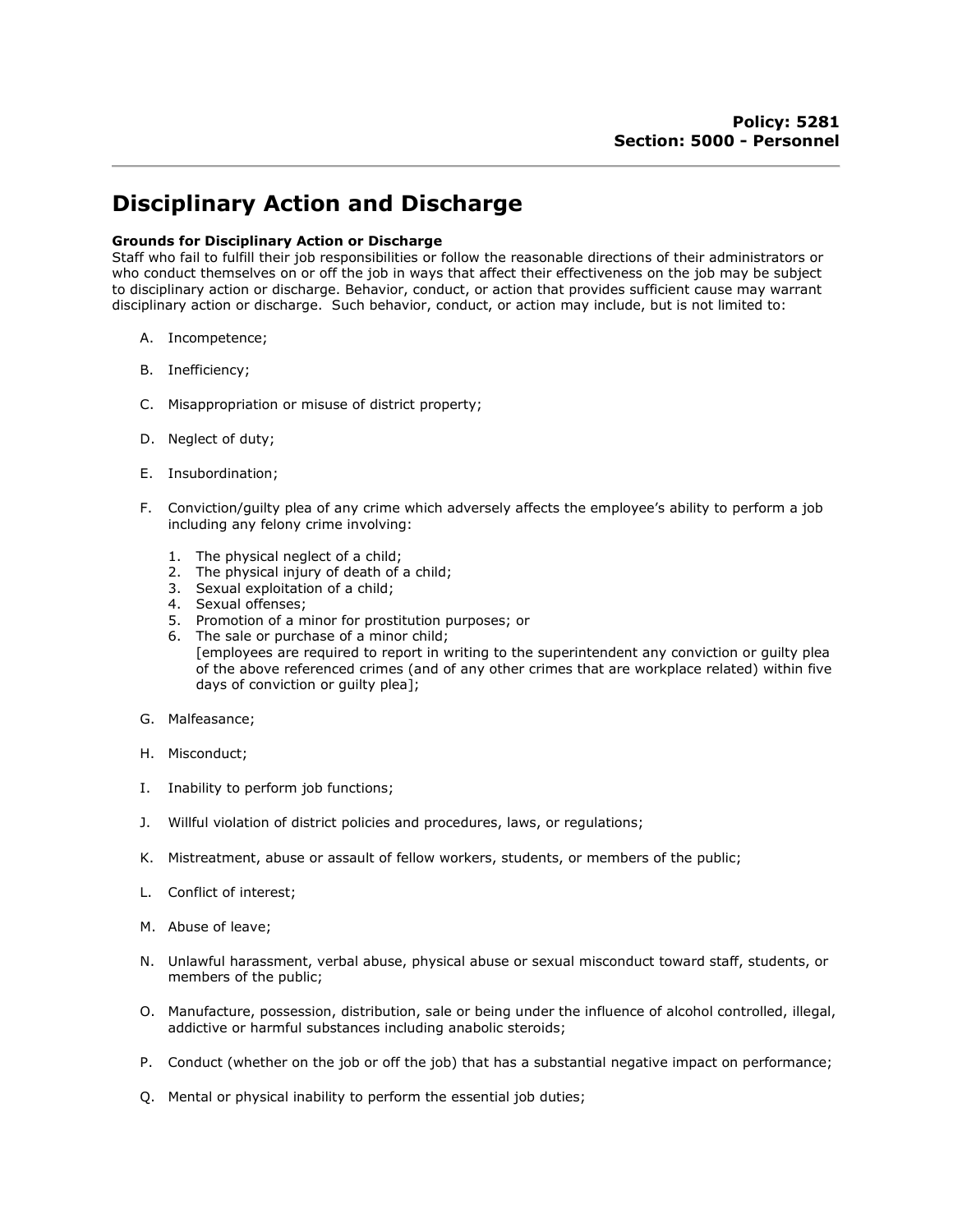- R. Intemperance;
- S. Intentional discrimination or harassment;
- T. Vulgar speech or actions;
- U. Use of habit forming drugs without pharmaceutical prescription by a doctor of medicine licensed to practice in the state of Washington;
- V. Use of alcoholic beverages on district premises or at a district sponsored activity off the district premises; or
- W. Use of district supplies and equipment for personal betterment or financial gain or other improper purposes.
- X. Falsification or omission of material information from district records or any report or statement required of or submitted by the employee. This includes, but is not limited to, providing false information to the district (i.e., timesheets, application materials, during formal investigations);
- Y. Engage in the obstruction of justice, which includes witness intimidations, retaliation, destruction of evidence, or engaging in conduct to compromise an investigation or inquiry of misconduct, or
- Z. Engage in any other conduct that lacks educational value/legitimate professional purpose and harms students.

In the event that allegations or charges are made against a staff member for misconduct with minors, the superintendent may contact the Child Protective Services central registry for evidence regarding whether the staff member is an adjudicated or admitted perpetrator of child abuse or neglect. Appropriate reports will also be made to law enforcement, the Office of the Superintendent of Public Instruction, and the student's parents or guardians, as required by law.

## Abuse and Sexual Misconduct

The district will not enter into any contract that is contrary to law to suppress information about verbal or physical abuse or sexual misconduct by a present or former employee and will comply with all legal requirements regarding such misconduct.

The district, or an individual acting on behalf of the district, shall not provide a recommendation of employment for a current or former employee, contractor, or agent that the district or individual acting on behalf of district knows or has probable cause to believe has engaged in sexual misconduct with a student or minor in violation of the law. District/school employees, contractors, and agents are also prohibited from providing a recommendation of employment to a current or former employee, contractor, or agent that the employees, contractors, or agents know or has probable cause to believe engaged in sexual misconduct with a student or minor in violation of the law. This does not prohibit the routine transmission of administrative or personnel files, but does prohibit doing more than that to help the current or former employee obtain new employment.

## Suspension of Staff

The superintendent/designee is authorized to suspend a staff member immediately as deemed appropriate.

| Cross References: | 5006 - Certification Revocation   |
|-------------------|-----------------------------------|
|                   | 5240 - Evaluation of Staff        |
|                   | 5280 - Separation from Employment |